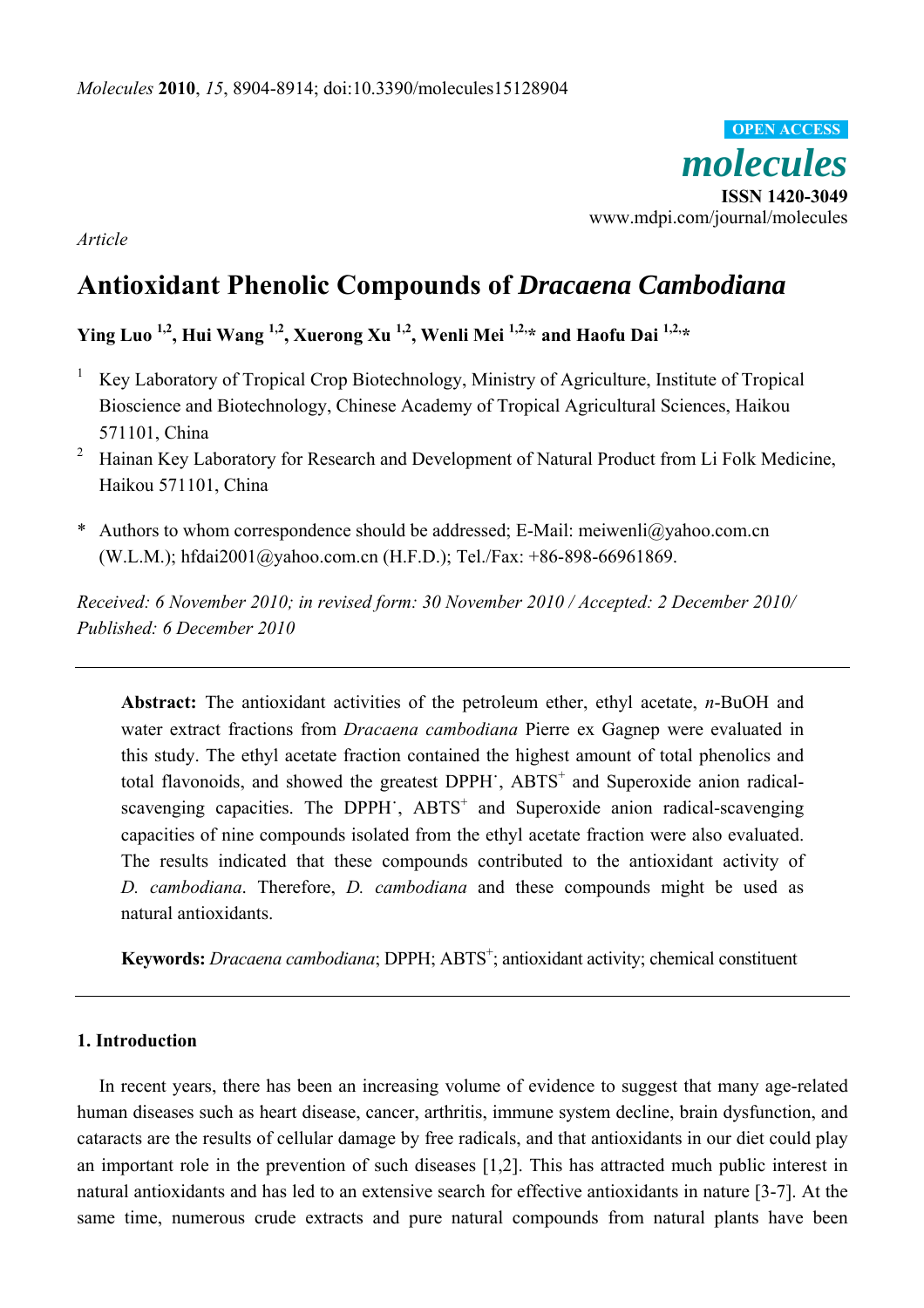reported to possess antioxidant and radical-scavenging capacities. For example, flavonoids, with a large distribution in nature, have strong antioxidant activity [8,9].

Dragon's blood is the red resin secreted by the stems of *Dracaena*, *Daemonorops*, *Croton,* and *Pterocarpus* [10]. As a famous traditional medicine in the ancient Arab culture, dragon's blood has been used for the treatment of wounds, leucorrhea, fractures, diarrhea, and piles as well as intestinal and stomach ulcers for a long time [11]. In China, dragon's blood is produced form *Dracaena cochinchinensis* (Lour.) and *Dracaena cambodiana* [12]. Previous phytochemical studies on the plants of the genus *Dracaena* have led to the isolation of a number of phenolic compounds and a series of steroidal saponins [13], which are the same or similar to those compounds discovered in dragon's blood originated from plants of the genus. Nine compounds, namley 3,4-dihydroxyallylbenzene (**1**), *p*-hydroxybenzaldehyde (**2**), cambodianol (**3**), (2*S*)-3',7-dihydroxy-4'-methoxy-8-methylflavane (**4**), (2*R*)-4',7-dihydroxy-8-methylflavane (**5**), (±)-4',7-dihydroxy-3'-methoxyflavane (**6**), (2*S*)-4',7 dihydroxyflavane (**7**), 7,4'-dihydroxy-homoisoflavane (**8**) and 4,4'-dihydroxy-2'-methoxychalcone (**9**) (Figure 1) were isolated from the ethyl acetate fraction of the *D. cambodiana* stem extract [14-16]. Their structures are similar to those of compounds found in dragon's blood obtained from *D. cochinchinensis*. In continuation of our work, this report deals with the antioxidant properties of fractions and phenolic compounds derived from the ethanol extract of the stem of *D. cambodiana* for use as natural antioxidants.

#### **Figure 1.** Structures of compounds **1**–**9**.



#### **2. Results and Discussion**

#### *2.1. Fractions*

Table 1 shows the DPPH and ABTS radical-scavenging capacities of the fractions from *D. cambodiana.* The results illustrated that the DPPH and ABTS radical-scavenging capacities of various solvent fractions increased with increasing concentration, and all the regression equations were significant at  $p < 0.05$ , so all the fractions had some DPPH and ABTS free radical-scavenging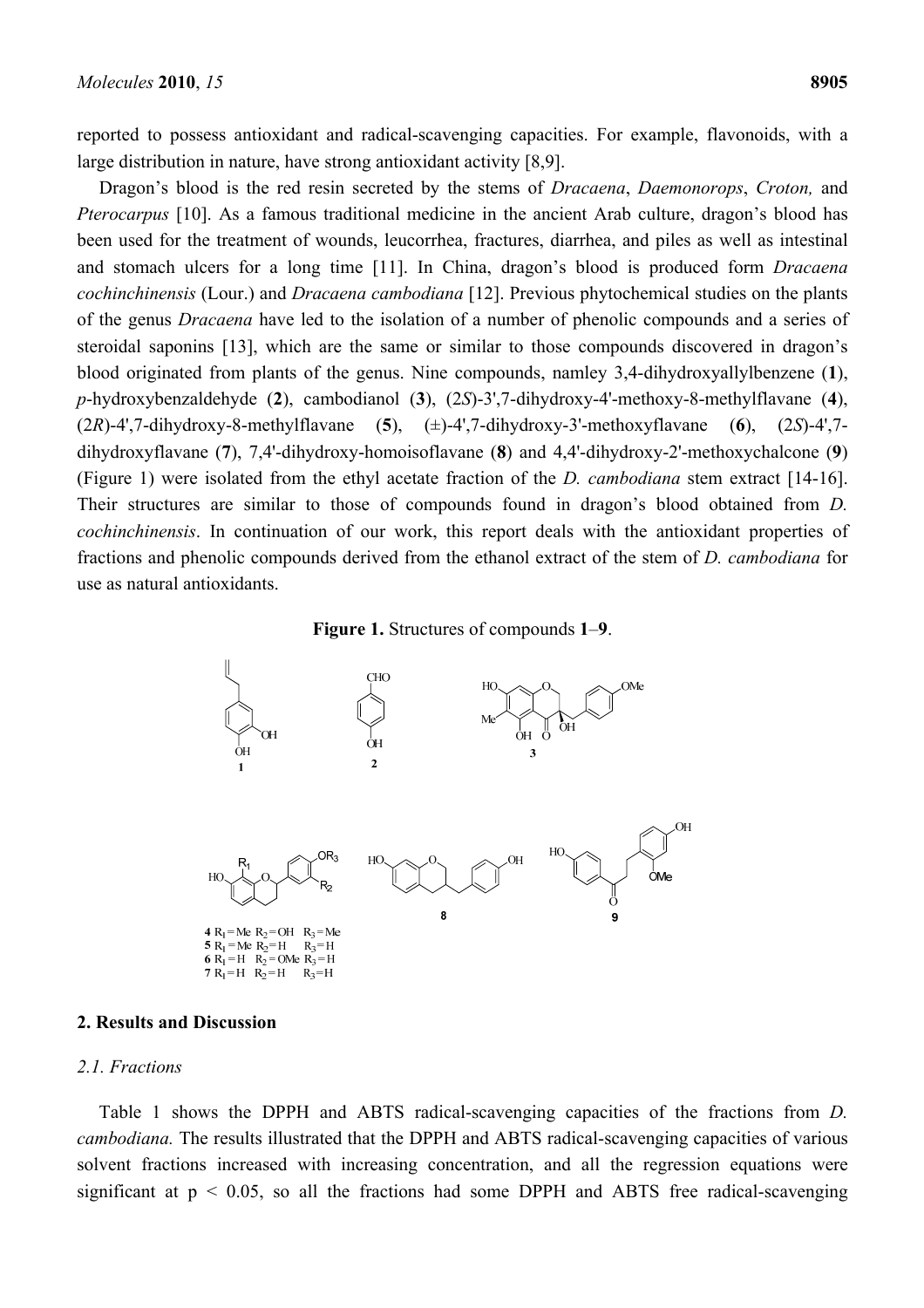capacities. The concentrations of the fractions  $(25-800 \mu g/mL)$  or individual pure compounds  $(6.25-200 \mu g/mL)$  were used in developing the respective standard curves.

| <b>Concentration</b><br>$\mu$ g/mL | <b>DPPH</b> radical-scavenging |                          |            |           |           | <b>ABTS</b> free radical-scavenging |           |            |           |                      |
|------------------------------------|--------------------------------|--------------------------|------------|-----------|-----------|-------------------------------------|-----------|------------|-----------|----------------------|
|                                    | capacity $(\% )$               |                          |            |           |           | capacity $(\% )$                    |           |            |           |                      |
|                                    | <b>PEF</b>                     | <b>EAF</b>               | <b>BUF</b> | AF        | Vc        | PEF                                 | EAF       | <b>BUF</b> | AF        | $Trolox^{\circledR}$ |
| 800                                | 11 90                          | 29.49                    | 18.22      | 12.45     | ND        | 28.79                               | 69.10     | 42.42      | 35.96     | <b>ND</b>            |
| 400                                | ۰                              | 16.02                    |            |           | <b>ND</b> | 17.56                               | 39.47     | 25.43      | 23.46     | <b>ND</b>            |
| 200                                | 2.93                           | $\overline{\phantom{0}}$ | 6.04       | 7.33      | ND        | 12.08                               | 23.03     | 15.73      | 17.98     | 99.58                |
| 100                                | 1.60                           | 4.30                     | 3.30       | 2.66      | 73.22     | 7.86                                | 14.61     | 10.39      | 8.43      | 65.45                |
| 50                                 | 0.64                           | 3.94                     | 2.84       | 1.74      | 35.61     | 5.62                                | 10.39     | 7.44       | 7.16      | 38.34                |
| 25                                 | 0.18                           | 2.66                     | 0.73       | 1.65      | 19.56     | 4.78                                | 9.41      | 6.60       | 5.06      | 16.43                |
| 12.5                               | <b>ND</b>                      | <b>ND</b>                | <b>ND</b>  | <b>ND</b> | 5.41      | <b>ND</b>                           | <b>ND</b> | <b>ND</b>  | <b>ND</b> | 10.39                |
| 6.25                               | <b>ND</b>                      | <b>ND</b>                | ND         | ND        | 4.71      | ND                                  | <b>ND</b> | <b>ND</b>  | <b>ND</b> | 6.60                 |

**Table 1**. The DPPH and ABTS free radical-scavenging capacity (%) of the fractions from *D. cambodiana.* 

DPPH radical-scavenging capacity: The linear equations of Vc and the extracts were shown as follows. Vc: y = 0.0074x – 0.0110 ( $R^2$  = 0.9958 \*\*); PET: y = 0.0001x – 0.0007 ( $R^2$  = 0.9995 \*\*); EAF:  $y = 0.0003x + 0.0162$  ( $R^2 = 0.9980$  \*\*); BUF:  $y = 0.0002x + 0.0118$  ( $R^2 = 0.9915$  \*\*); AF:  $y = 0.0001x + 0.0126$  ( $R^2 = 0.9966$ \*\*).

ABTS free radical scavenging assay: The linear equations of Trolox® and the extracts were shown as follows. Trolox<sup>®</sup>: y = 0.0050x + 0.0569 (R<sup>2</sup> = 0.9749 \*\*); PET: y = 0.0003x + 0.0470 (R<sup>2</sup> = 0.9930) \*\*); EAF: y = 0.0008x + 0.0718 ( $R^2$  = 0.9992 \*\*); BUF: y = 0.0005x + 0.0578 ( $R^2$  = 0.9975 \*\*); AF:  $y = 0.0004x + 0.0599$  ( $R^2 = 0.9596$ \*\*).

The symbol \*\* followed with the determination coefficient shows the significant level at 0.01, and the symbol \* followed with the determination coefficient shows the significant level at 0.05, and no symbol followed with the determination coefficient shows no significance. ND represents not done. "-" represents the data missed.

The DPPH (1,1-diphenyl-2-picrylhydrazyl) radical-scavenging assay is widely used to evaluate antioxidant capacity in a short time [17,18]. The DPPH radical-scavenging capacities of the fractions of *D. cambodiana* stems are shown in Table 2. Among the fractions, the EC<sub>50</sub> values of the DPPH radical-scavenging capacities were found to be 5.007 mg/mL, 1.613 mg/mL, 2.441 mg/mL and 4.874 mg/mL for petroleum ether fraction (PEF), ethyl acetate fraction (EAF), *n*-butanol fraction (BUF), and aqueous fraction (AF), respectively. The order of DPPH radical-scavenging capacities was found to be  $EAF > BUF > AF > PEF$ . The EAF and BUF fractions showed the most potent activity, while the PEF was the least active scavenger, indicating that compounds with strongest radicalscavenging capacities were located in the medium polarity section.

Table 2 also illustrates the ABTS free radical scavenging capacity of the fractions of *D. cambodiana* stems. Among the fractions, the ABTS radical-scavenging capacity  $IC_{50}$  values were found to be 1.510 mg/mL, 0.535 mg/mL, 0.884 mg/mL and 1.100 mg/mL for PEF, EAF, BUF and AF, respectively. The order of ABTS radical-scavenging capacities was found to be EAF > BUF > AF > PEF.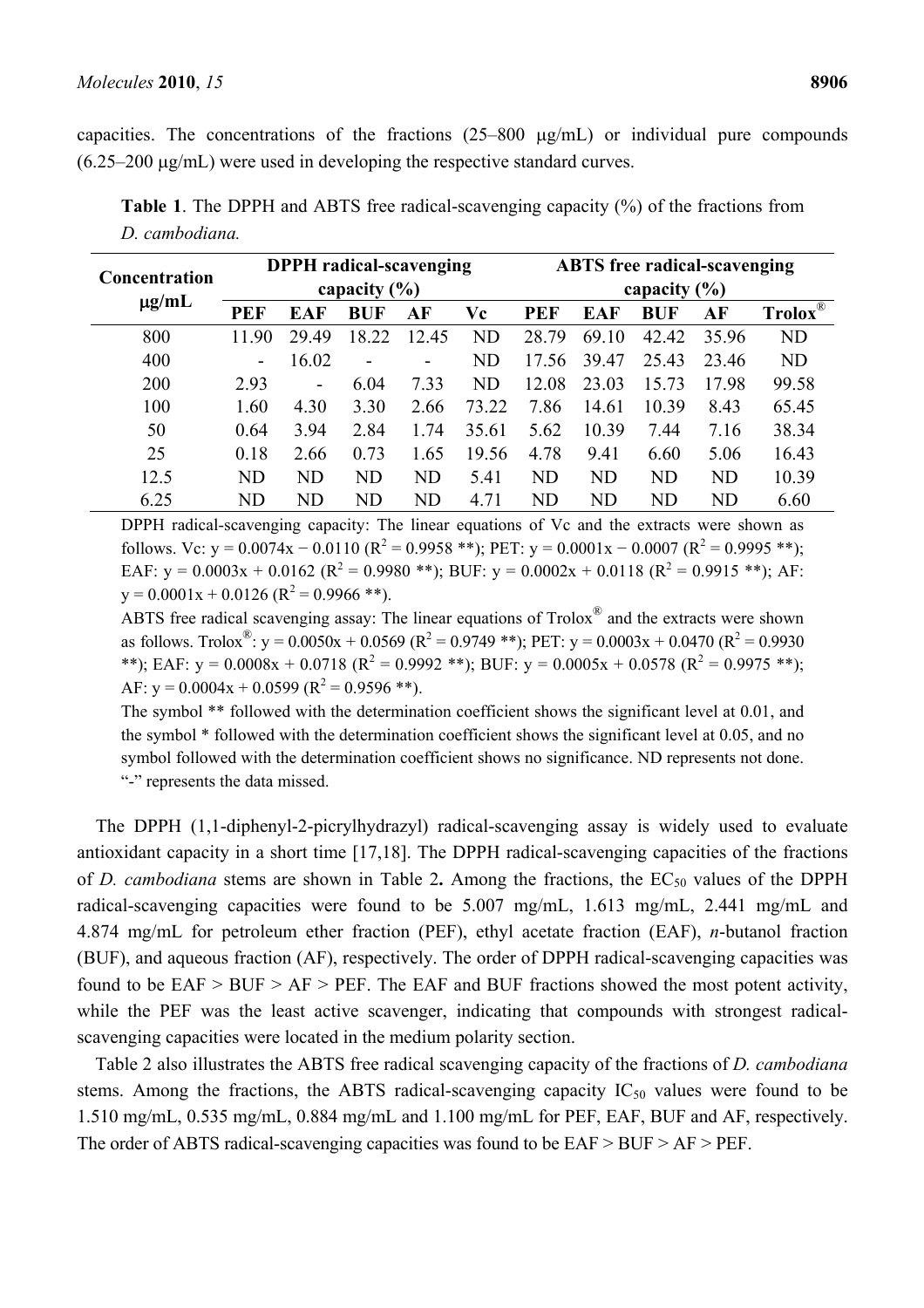| <b>Test</b> |           | <b>DPPH ABTS</b> | Superoxide radical              | <b>Total phenolics</b>   | <b>Total flavonoids</b>  |  |
|-------------|-----------|------------------|---------------------------------|--------------------------|--------------------------|--|
| materials   | $EC_{50}$ | $IC_{50}$        | (mol $\alpha$ -Tocopherol/g DW) | (GAE g/g extract)        | (RE mg/g extract)        |  |
| <b>PEF</b>  | 5.007     | 1.510            | $0.221 \pm 0.12$                | $4.88 \pm 1.35^b$        |                          |  |
| EAF         | 1.613     | 0.535            | $1.028 \pm 0.53$                | $27.82 \pm 1.02^{\circ}$ | $65.70 \pm 2.44^{\circ}$ |  |
| <b>BUF</b>  | 2.441     | 0.884            | $0.939 \pm 0.46$                | $9.06 \pm 0.26^b$        | $43.59 \pm 2.45^{\circ}$ |  |
| AF          | 4874      | 1.100            | $0.419 \pm 0.32$                | $5.02 \pm 0.18^b$        | $15.68 \pm 3.14^b$       |  |

Table 2. The DPPH , ABTS<sup>+</sup> and Superoxide anion radical-scavenging capacities of the fractions from *D. cambodiana and* amounts of total phenolics and total flavonoids in fractions of *D. cambodiana*.

PEF, EAF, BUF, and AF represent the petroleum ether fraction, ethyl acetate fraction, *n*-butanol fraction and aqueous fraction of *D. cambodiana*, respectively. The  $EC_{50}$  values and  $IC_{50}$  values of test materials are expressed as mg/mL. Values are means  $\pm$  SD of three determinations. Different letters in the same column indicate significant difference ( $P < 0.05$ ).

Superoxide anion radical plays an important role in the formation of other reactive oxygen-species such as hydroxyl radical, hydrogen peroxide, or singlet oxygen in living systems [19], so evaluating the scavenging effects of *D. cambodiana* on superoxide radicals is one of the most important ways to clarify the mechanism of any antioxidant activity. Table 2 shows the superoxide anion radicalscavenging capacities of the fractions of *D. cambodiana* stems. All of the tested extracts exhibited superoxide radical-scavenging effects. Among the fractions, the order of the superoxide anion radicalscavenging capacities were found to be  $EAF > BUF > AF > PEF$ .

The overall antioxidant activities of plants are typically due to the presence of phenolic compounds. Generally, the antioxidant activities of phenolic compounds are realized by inactivating lipid free radicals and preventing decomposition of hydroperoxides into free radicals. The amounts of the total phenolics and the total flavonoids in the fractions of *D. cambodiana* stems are shown in Table 2. EAF showed the highest amount of total phenolics and total flavonoids, followed by BUF, AF, and PEF. Many studies have conclusively revealed that the antioxidant activity was related to the amount of total phenolics and total flavonoids [20,21]. At the same time, we could find that this order was similar to that of their antioxidant and radical-scavenging capacities. Results in our study also demonstrated that the extent of antioxidant activity of *D. cambodiana* stems was in accordance with the amounts of phenolics and flavonoids present in this species. The results showed that the ethyl acetate fraction had the strongest DPPH, ABTS free radical, Superoxide radical-scavenging capacities and the highest amount of total phenolics and total flavonoids among the other fractions. We thus choose the ethyl acetate fraction to undergo further chromatography to isolate the sub-fractions containing compounds **1-9**.

#### *2.2. Sub-Fractions*

Nine compounds were isolated from the ethyl acetate fraction of the *D. cambodiana* stem extract by column chromatography and identified as: 3,4-dihydroxyallyl- benzene (**1**), *p*-hydroxybenzaldehyde (**2**), cambodianol (**3**), (2*S*)-3',7-dihydroxy-4'-methoxy-8-methylflavane (**4**), (2*R*)-4',7-dihydroxy-8 methylflavane (**5**), (±)-4',7-dihydroxy-3'-methoxyflavane (**6**), (2*S*)-4',7-dihydroxyflavane (**7**), 7,4' dihydroxyhomoisoflavane(**8**) and 4,4'-dihydroxy-2'-methoxychalcone (**9**). Compounds **1** and **2** were categorized as simple phenolics, while  $3 - 9$  were flavonoids. The antioxidant activities of compounds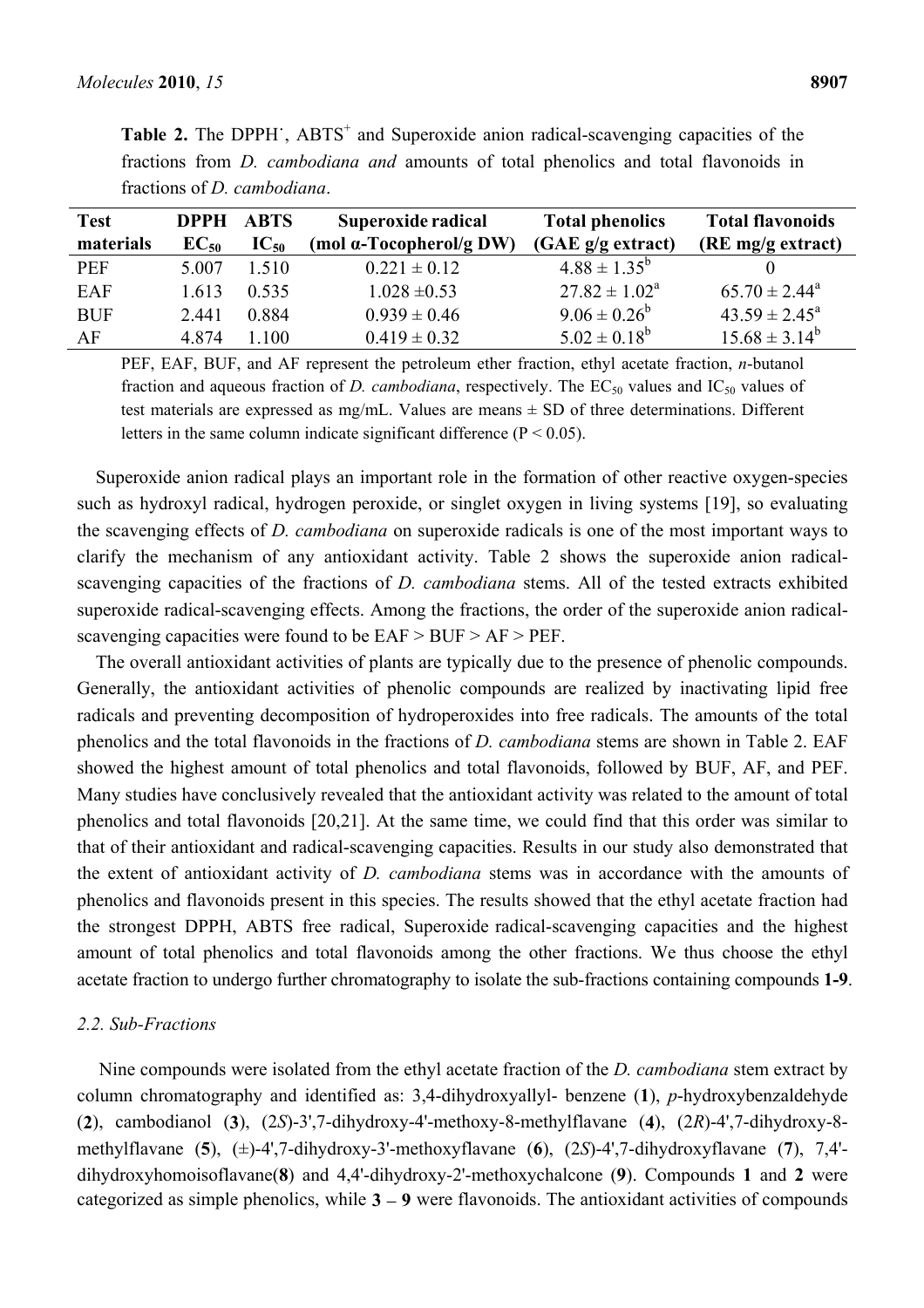**1**–**9** isolated from *D. cambodiana* were determined by DPPH radical-scavenging assay, ABTS free radical-scavenging assay and Superoxide anion radical-scavenging assay, and the results were shown in Table 3.

Compounds **1** and **2** showed higher DPPH radical-scavenging capacity than **4**, **5** or **6**, but their activities were lower than that of ascorbic acid. At the 30 minute reaction timepoint, **3**, **7**, **8** and **9**, had no DPPH radical-scavenging capacity, which might relate to the structure of the compound, the reaction time, and the reaction solvent.

|                       | <b>DPPH</b> | <b>ABTS</b> | Superoxide radical             |
|-----------------------|-------------|-------------|--------------------------------|
| <b>Test materials</b> | $EC_{50}$   | $IC_{50}$   | mol $\alpha$ -tocopherol/g DW) |
| Compound 1            | 0.087       | 0.010       | $4.348 \pm 1.74$               |
| Compound 2            | 0.108       | 0.012       | $1.362 \pm 0.58$               |
| Compound 3            |             | 0.138       | $0.272 \pm 0.15$               |
| Compound 4            | 0.262       | 0.275       | $0.087 \pm 0.02$               |
| Compound 5            | 0.535       | 0.033       |                                |
| Compound 6            | 0.413       | 0.040       | $0.551 \pm 0.46$               |
| Compound 7            |             | 0.021       | $0.125 \pm 0.02$               |
| Compound 8            |             | 0.022       |                                |
| Compound 9            |             | 0.046       |                                |
| Ascorbic acid         | 0.069       | <b>ND</b>   | <b>ND</b>                      |
| $Trolox^{\circledR}$  | <b>ND</b>   | 0.089       | <b>ND</b>                      |

Table 3. The DPPH, ABTS<sup>+</sup> and Superoxide anion radical-scavenging capacities of the isolated compounds from *D. cambodiana*.

'' represents the antioxidant capacities of the compounds have no linear relations.

All the compounds examined were found to possess good ABTS free radical scavenging capacities. The ABTS radical-scavenging capacity of compounds **1**, **2**, **7**, **8**, **5**, **6** and **9** was higher than that of the reference compound Trolox®. The results showed that some compounds exhibited superoxide radicalscavenging effects. Among these, compounds **1** and **2** showed much higher superoxide anion radicalscavenging capacities, while compounds **5**, **8**, **9** had no superoxide anion radical-scavenging capacities, which might again relate to the structure of these particular compounds.

## *2.3. The Structure-Activity Relationships of Compounds Derived from D. Cambodiana*

The three test methods all demonstrated that compound **1** was the most active free radical scavenger. This might relate to the double bond and the number of hydroxyls present in the aromatic ring. The results also support the notion that *ortho*-hydroxyl structures are crucial for the enhanced antioxidant activity because the *ortho*-quinone is easily formed [22,23]. Compound **2** was the second most active free radical scavenger. Aside from hydroxyls, aldehydes might play an important role in the antioxidant activity. The antioxidant activities of compounds **4**–**9** had no evident differences. In addition, compound **1** showed higher inhibitory activity towards *Staphylococcus aureus* and methicillin-resistant *Staphylococcus aureus*, therefore, it has great potential for pharmaceutical applications.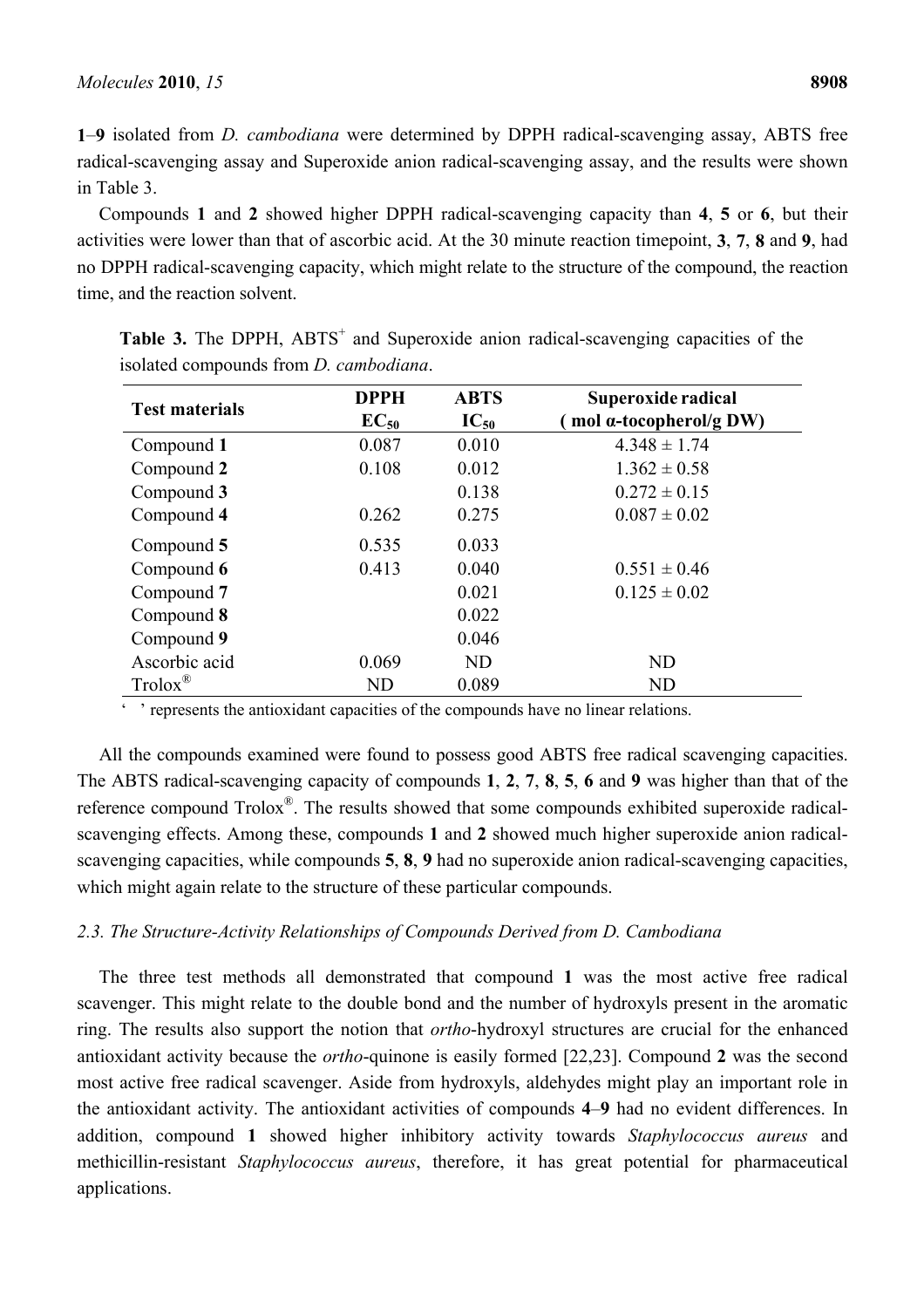## **3. Experimental**

### *3.1. General*

Optical density measurements were made with a Shimadzu UV-2550 spectrophotometer (Shimadzu, Kyoto, Japan). 1,1-Diphenyl-2-picrylhydrazyl radical (DPPH·), 2,2'-azinobis-(3-ethylbenzothiazoline-6-sulfonate)  $(ABTS^+)$ , 6-hydroxy-2,5,7,8-tetramethylchroman-2-carboxylic acid  $(Trolox^{\circledast})$  and ascorbic acid were purchased from Sigma-Aldrich (St. Louis, MO, USA). All other chemicals were of analytical reagent grade and used without any further purification.

### *3.2. Plant Materials*

The stems of *D. cambodiana* were collected in Haikou, Hainan Province, China in July 2007, dried immediately and crushed into pieces. The specimen was identified by Associate Professor Dai Zheng-Fu of the Institute of Tropical Bioscience and Biotechnology, Chinese Academy of Tropical Agricultural Sciences, where a voucher specimen (No. 20070701) of *D. cambodiana* was deposited.

### *3.3. Extraction and Isolation of Antioxidant Compounds*

The dried and crushed stems of *D. cambodiana* (13.3 kg) were exhaustively extracted three times with 95% ethanol (50 L) at room temperature for three weeks. The ethanol extract was then filtered through absorbent gauze, and the filtrate was concentrated under reduced pressure at 50 °C to remove ethanol. The extract was suspended in H<sub>2</sub>O (2 L) and partitioned with petroleum ether (1 L  $\times$  3), and the resulting supernatants were collected and filtered through absorbent gauze, followed by evaporation of the solvent at 50 °C under reduced pressure. The resulting liquid residue was labeled as the petroleum ether fraction. The defatted material remaining after petroleum ether extraction was partitioned successively with ethyl acetate (1 L  $\times$  3) and *n*-butanol (1 L  $\times$  3). The ethyl acetate and *n*-butanol extracts were separately combined and evaporated to dryness under reduced pressure, while the aqueous layer was lyophilised to dryness. These four fractions were designated as PEF (15.5 g), EAF  $(145.0 \text{ g})$ , BUF  $(400.0 \text{ g})$ , and AF  $(13.0 \text{ g})$ , respectively. The EAF fraction  $(145.0)$  was subjected to column chromatography (CC) over silica gel eluted with a mixture of chloroform and methanol (100:1–0:100, v/v) of increasing polarity resulting in six fractions (Fr.1–Fr.6). Repeated CC on silica gel CC eluted with petroleum ether-acetone gradients  $(10:1-2:1, v/v)$  and Sephadex LH-20 (CHCl<sub>3</sub>-MeOH, 1:1, v/v), led to the isolation of compounds **1** (116.6 mg), **3** (120.9 mg), **4** (26.3 mg), **5** (13.6 mg), **6** (10.2 mg) and **8** (8.3 mg) from Fr.2 (16.0 g). Fr.3 (24.0 g) yielded compounds **2** (9.8 mg), **7** (50.3 mg) and **9** (177.7 mg) after CC with Sephadex LH-20 (CHCl<sub>3</sub>-MeOH, 1:1, v/v) and further purification with silica gel CC (CHCl<sub>3</sub>-MeOH, 30:1). The structures of these compounds were identified on the basis of physicochemical properties and spectroscopic data [14-16].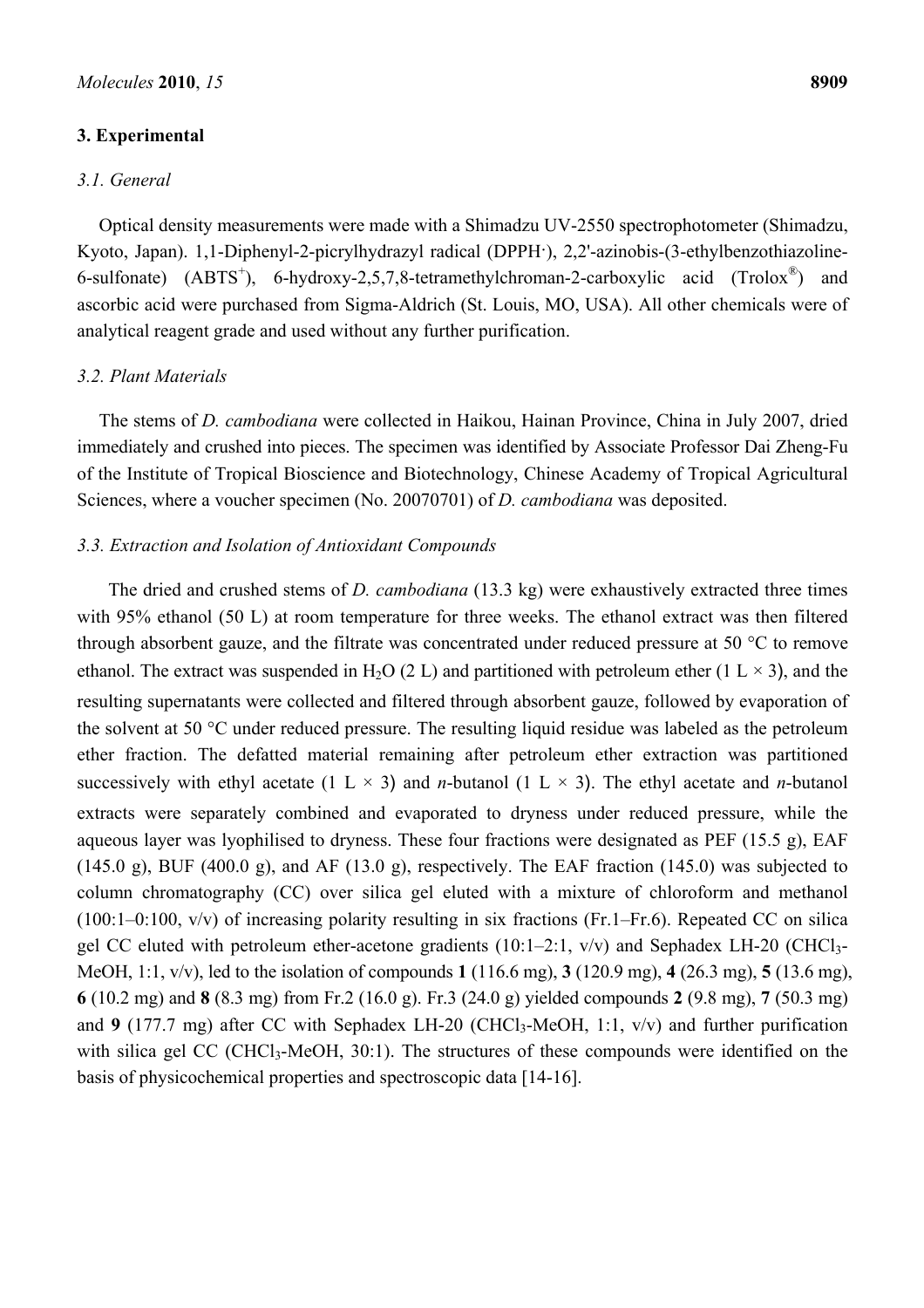## *3.4. Assays*

#### 3.4.1. DPPH scavenging capacity

The DPPH radical-scavenging capacity was measured using the method of Zhang and Lu [24,25] with some modification. Two milliliter of an ethanol solution of DPPH (0.1 mM) was added to sample fractions (0.1 mL, 25–800  $\mu$ g/mL) or individual pure compounds (6.25–200  $\mu$ g/mL) in DMSO at different concentrations. After gentle mixing and 30 min of reaction at room temperature, the absorbances of the resulting solutions were measured at 517 nm. Ascorbic acid was used as the positive control. The DPPH radical-scavenging capacity (%) was calculated using the following equation:

DPPH radical-scavenging capacity (%) =  $[1 - (A_1 - A_2) / A_0] \times 100\%$ 

where  $A_0$  was the absorbance of the control (without sample),  $A_1$  was the absorbance in the presence of the sample, and  $A_2$  was the absorbance without DPPH. The  $EC_{50}$  valuee, defined as the amount of antioxidant necessary to decrease the initial DPPH˙ concentration by 50%, were calculated from the results. Measurements were calibrated to a standard curve of prepared ascorbic acid  $(6.25-200 \text{ µg/mL})$  $y = 0.0074x - 0.0110$ ,  $R^2 = 0.9958$ .

## 3.4.2. ABTS free radical scavenging assay

The ABTS free radical scavenging capacity assays were carried using a modified method as described by Fang and Re  $[26,27]$ . Potassium persulfate was added to 7 mM of ABTS<sup>+</sup> and kept for  $12-16$  h at room temperature in dark. The  $ABTS<sup>+</sup>$  solution was diluted with PBS (potassium phosphate-buffered saline, pH 7.4) to an absorbance of  $0.70 \pm 0.02$  at 734 nm before analysis. ABTS<sup>+</sup> solution (3.0 mL) was added to sample fractions (0.1 mL,  $25-800 \mu g/mL$ ) or individual pure compounds  $(6.25-200 \text{ µg/mL})$  in DMSO at different concentrations and mixed by hand for 20 s. The reaction mixture was kept at room temperature for 6 min, and the absorbance was recorded at 734 nm on a Shimadzu UV-2550 spectrophotometer. Trolox® was used as the positive control. The ABTS free radical-scavenging capacity (%) was calculated using the following equation:

ABTS free radical-scavenging capacity (%) =  $[1 - (A_1 - A_2) / A_0] \times 100\%$ 

where  $A_0$  was the absorbance of the control (without sample),  $A_1$  was the absorbance in the presence of the sample, and  $A_2$  was the absorbance without  $ABTS^+$ . The  $IC_{50}$  values, defined as the amount of antioxidant necessary to decrease the initial  $ABTS<sup>+</sup>$  concentration by 50%, were calculated from the results. Measurements were calibrated to a standard curve of prepared Trolox<sup>®</sup> (6.25 – 200  $\mu$ g/mL)  $y = 0.0050x + 0.0569$ ,  $R^2 = 0.9749$ .

## 3.4.3. Superoxide radical-scavenging capacity

The superoxide anion radical-scavenging capacities of the sample were tested by the method of Sakanaka *et al.* [28]. Briefly, phosphate buffer solution (1.0 mL, 65.0 mM, pH 7.8), xanthine solution (0.1 mL, 7.5 mM), ydroxylammonium chloride solution (0.1 mL, 10.0 mM), and sample fractions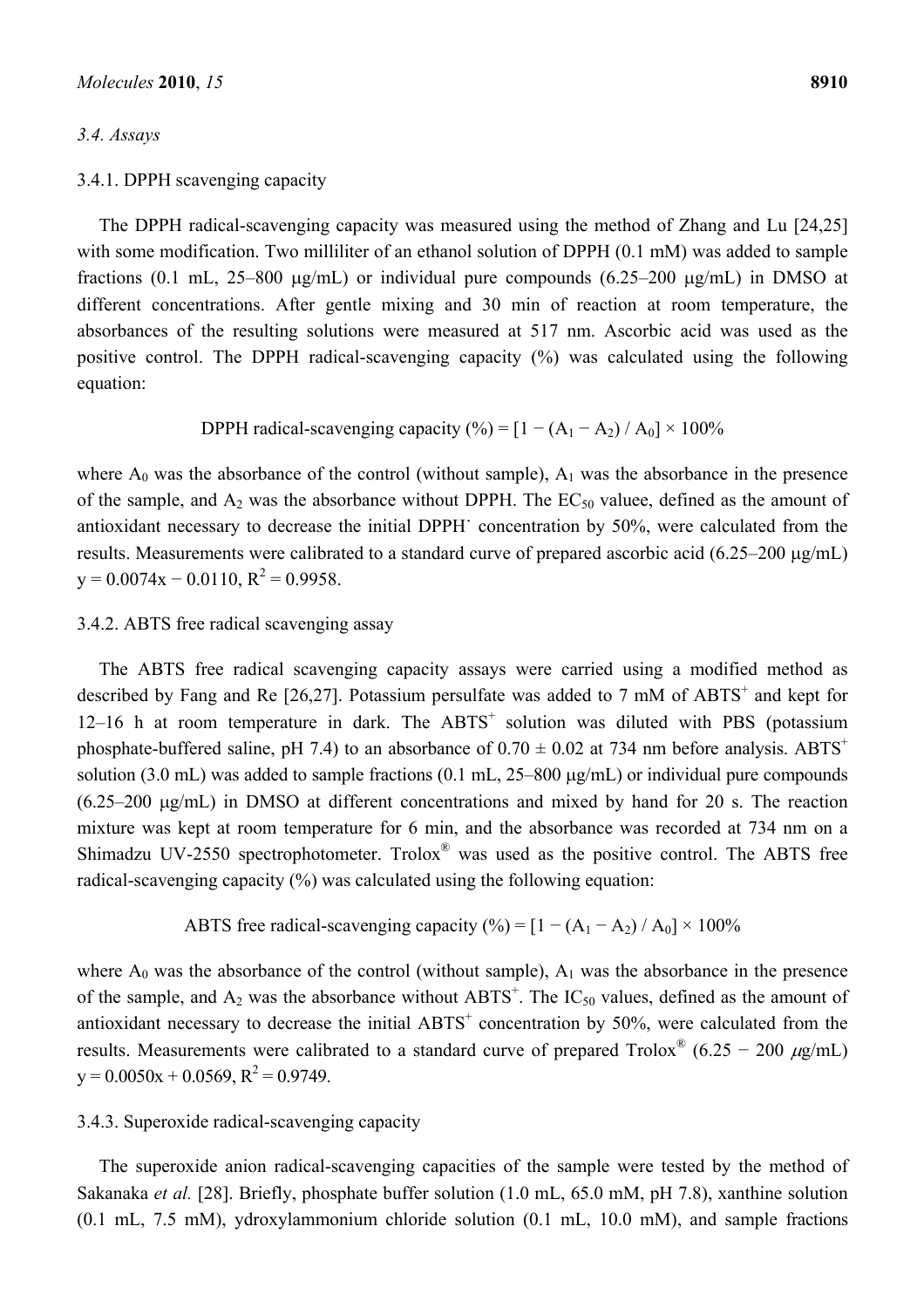(0.1 mL, 0.1 mg/mL) or individual pure compounds (0.1 mg/mL), redistilled water (0.4 mL) and protein xanthine oxidase solution (0.3 mL, 20.0 μ*g*/mL) were mixed in turns. The mixture was incubated for 20 min at 25 °C, followed by the addition of anhydrous *p*-aminobenzenesulfonic acid (0.5 mL, 19.0 mM) and  $\alpha$ -naphthylamine solution (0.5 mL, 1.0%). The reaction mixture was kept at room temperature for 20 min, and the absorbency  $(A_1)$  was tested at 530 nm. The sample was substituted by redistilled water and repeated the procedures mentioned above, the absorbency  $(A_0)$  of the blank was tested. The standard curve for the superoxide anion radical-scavenging capacity was developed using α-tocopherol standard solution (0–1000  $\mu$ M) y = 0.00004x + 0.00090, R<sup>2</sup> = 0.9592. The superoxide radical-scavenging capacity was shown with α-tocopherol equivalent antioxidant capacity (mol α-tocopherol/g DW).

#### 3.4.4. Determination of the amount of total phenolics

The amount of total phenolic contents was determined according to the Folin-Ciocalteu method [29] with some modifications. Briefly, sample fractions (1.0 mL) were was mixed with distilled water (9.0 mL) in a 25 mL volumetric flask. Then Folin-Ciocalteu's phenol reagent (1.0 mL) was added to the mixture which was then shaken. The mixture was kept for 5 min, followed by the addition of 7%  $Na<sub>2</sub>CO<sub>3</sub>$  solution (10 mL). The mixed solution was then diluted to 25 mL with distilled water and mixed thoroughly. After 90 min of reaction at room temperature, the absorbance versus a blank was measured at 750 nm. The standard curve for total phenolics was developed using gallic acid standard solution (0–100 mg/L)  $y = 99.5670x + 0.0425$ ,  $R^2 = 0.9952$ . The total phenolics in the extract and the fractions were expressed as g gallic acid equivalents (GAE)/g extract. All samples were tested in three times, and the results were averaged.

#### 3.4.5. Determination of the amount of total flavonoids

The amount of total flavonoids was determined using the method described by Jia *et al.* [30]. Briefly, sample fractions or standard solution of rutin  $(1 \text{ mL})$  was mixed with distilled H<sub>2</sub>O  $(4 \text{ mL})$  in a 10 mL volumetric flask, followed by the addition of 5% NaNO2 solution (0.3 mL). After 5 min, 10% AlCl<sub>3</sub> solution (0.3 mL) was added. At 6 min, 1 M NaOH solution (2 mL) was added to the mixture. Immediately, distilled  $H_2O$  (2.4 mL) was added to the reaction flask and the contents mixed well. The absorbance versus a blank was measured at 510 nm. Measurements were calibrated to a standard curve of prepared rutin standard solution (0–0.5 mg/L) y =  $1.0503x + 0.0176$ , R<sup>2</sup> = 0.9941. Total flavonoids of the extracts and the fractions were expressed on an extract weight basis as mg/g rutin equivalents (RE). All samples were analyzed in three replications.

#### *3.5. Statistical Analysis*

Results were expressed as mean  $\pm$  standard deviation (S.D.) of replicate solvent extractions and triplicate of assays and analyzed by SAS. One-way analysis of variance (ANOVA) with Tukey's test was carried out to test significant differences between levels of treatment. Significant levels were defined using the values  $p \leq 0.05$  and  $p \leq 0.01$ . Pearson correlations between variables were established using SAS.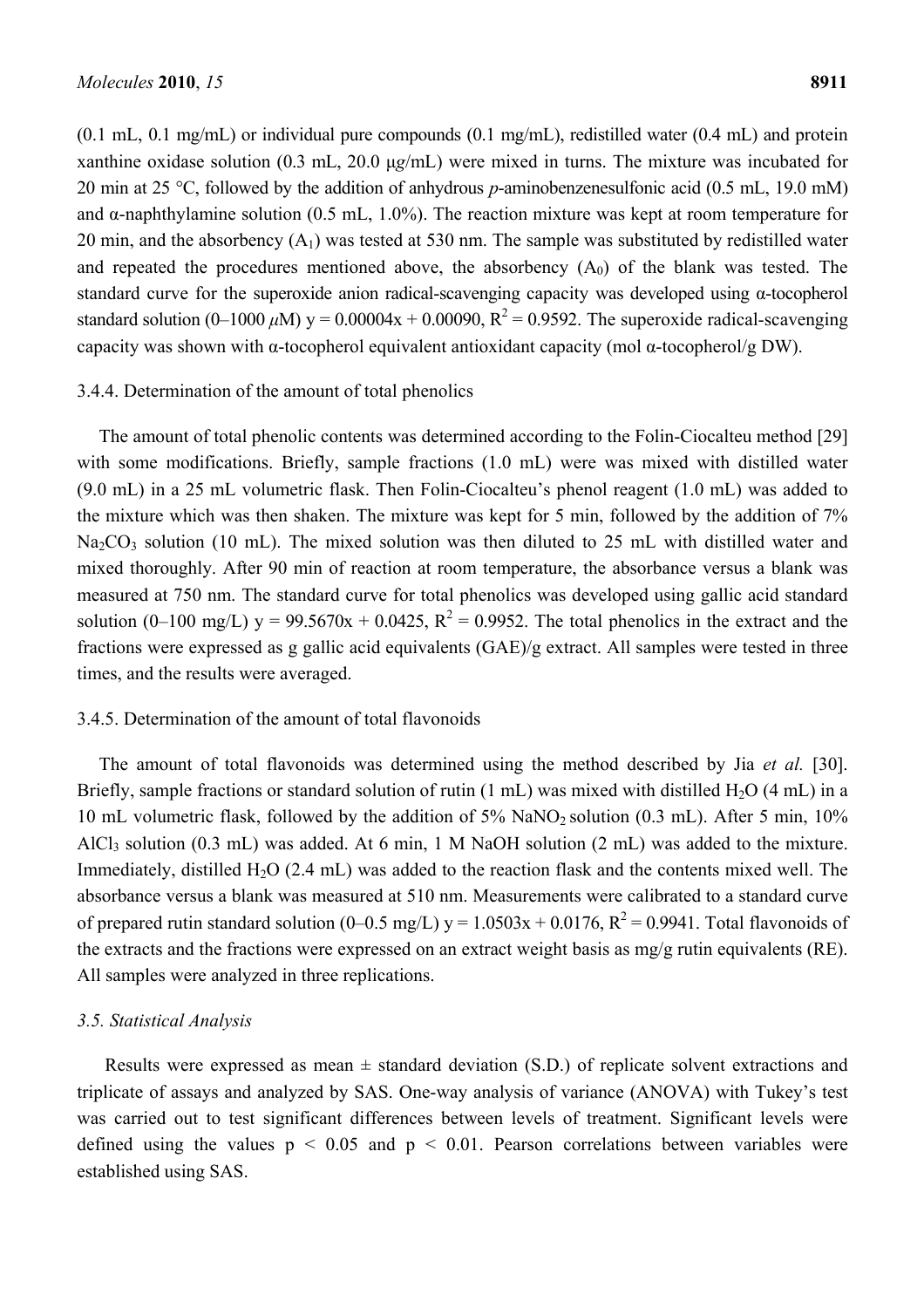#### **4. Conclusions**

All the tested extracts of *D. cambodiana* showed antioxidant and radical-scavenging capacities, and the order of antioxidant and radical-scavenging capacities among the extracts assayed through all the three methods was found to be EAF > BUF > AF > PEF. This order was similar to the total phenolics and total flavonoids contents of the fractions. However, the antioxidant and radical-scavenging capacities of some compounds isolated from the stems of *D. cambodiana* were discordant in the three methods. Therefore, we should use at least two methods to evaluate whether a sample has antioxidant activity. The EAF and compound 1 had the lowest  $IC_{50}$  values for DPPH, ABTS radical-scavenging capacities and showed the highest superoxide anion radical-scavenging capacities. The DPPH , ABTS<sup>+</sup> and Superoxide anion radical-scavenging capacities of most compounds are higher than the fractions. The results not only confirmed that these compounds were the main constituents contributing to the antioxidant activities of the ethyl acetate fraction, but also indicated that the extracts and compounds from *D. cambodiana* might be used as natural antioxidants and alternatives to synthetic antioxidants and seem to be applicable in both the health and food industry. In order to better utilize the source of *D. cambodiana*, it was necessary to isolate and identify the components in the *n*-butanol fraction, whose antioxidant capacity was similar to the ethyl acetate fraction.

### **Acknowledgements**

This research was financially supported by National Basic Research Program of China (2007CB116306), National Natural Science Foundation of China, and National Nonprofit Institute Research Grant of CATAS-ITBB (No. ITBBZD1044).

#### **References**

- 1. Aruoma, O.I. Free radicals, oxidative stress, and antioxidants in human health and disease. *J. Am. Oil Chem. Soc.* **1998**, *75*, 199-212.
- 2. Block, G.; Langseth, L. Antioxidant vitamins and disease prevention. *Food Technol*. **1994**, *48*, 80-84.
- 3. Frankel, E.N.; Huang, S.W.; Aeschbach, R.; Prior, E. Anti-oxidant activity of a rosemary extract and its constituents, carnosic acid, carnosol, and rosmarinic acid, in bulk oil and oil-in-water emul-sion. *J. Agric. Food Chem*. **1996**, *44*, 131-135.
- 4. Madsen, H.L.; Bertelsen, G. Spices as antioxidants. *Trends Food Sci. Tech*. **1995**, *6*, 271-277.
- 5. Shahidi, F.; Wanasundara, P.K.J.D. Phenolic anti-oxidants. *Crit. Rev. Food. Sci. Nutr.* **1992**, *32*, 67-103.
- 6. Lachman, J.; Pivec, V.; Hubáček, J.; Řeháková, V. Flavonoid substances in the fruits of sea buckthorn (*Hippophaë rhamnoides L*.). *Sci. Agric. Bohem*. **1985**, *17*, 169-183.
- 7. Lachman, J.; Fernández, E.C.; Orsák, M. Yacon *Smallanthus sonchifolia* (Poepp. Et Endl.) H. Robinson] chemical composition and use – a review. *Plant Soil Environ*. **2003,** 49, 283-290.
- 8. Nsimba, R.Y.; Kikuzaki, H.; Konishi, Y. Antioxidant activity of various extracts and fractions of Chenopodium quinoa and *Amaranthus spp.* seeds. *Food Chem.* **2008**, *106*, 760-766.
- 9. Chang, S.K.; Sung, P.M. Antioxidant activities of ethanol extracts from seeds in fresh *Bokbunja* (Rubus coreanus Miq.) and wine processing waste. *Bioresource Technol*. **2008**, *99*, 4503-4509.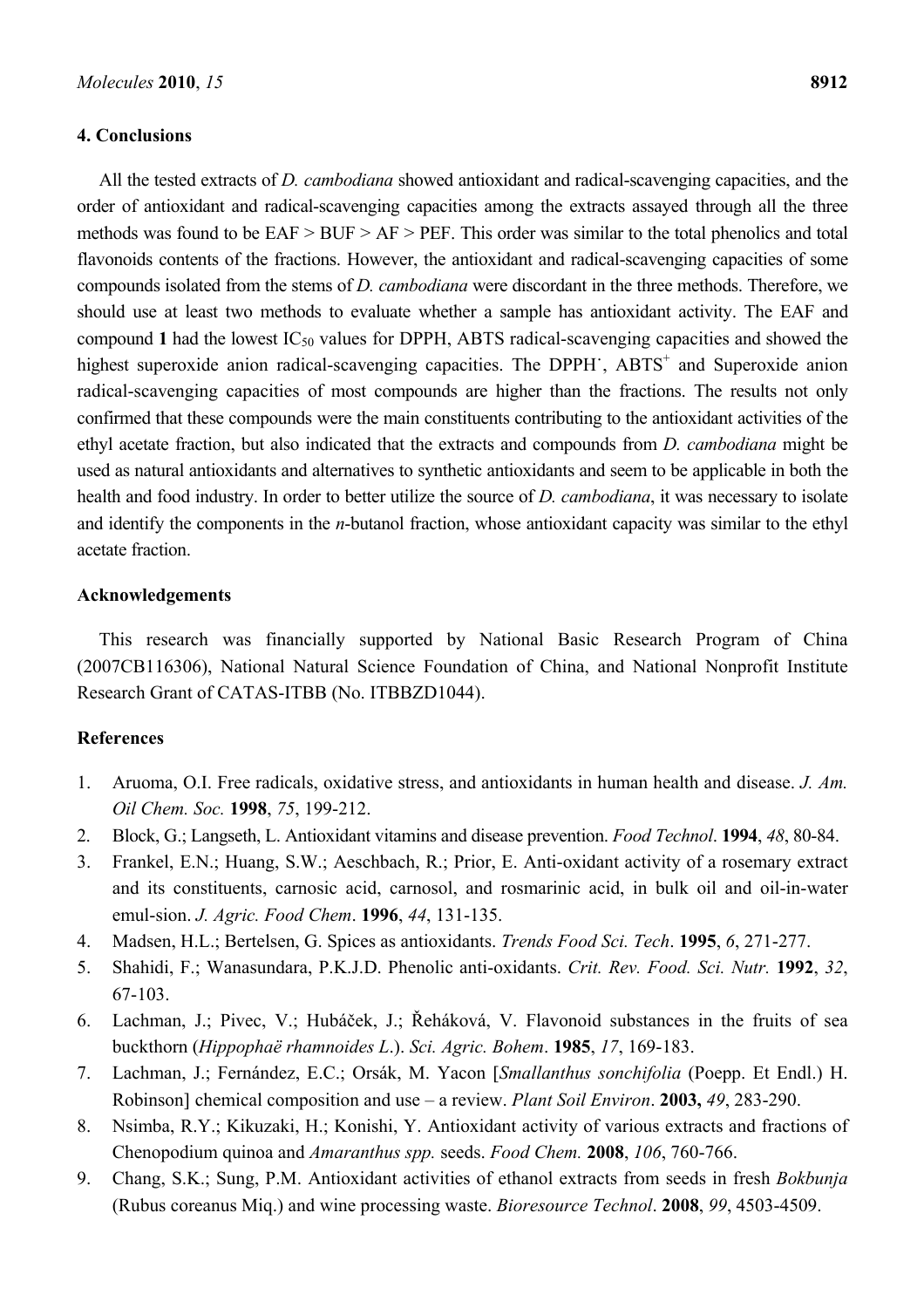- 10. Micaela, M.; Sousa, M.J.; Melo, A. Jorge, P.J. Sérgio Seixas de Melo , Fernando Catarinod, Fernando Pina, Frances E.M. Cook, Monique S.J. Simmonds, João A. Lopes. Flavylium chromophores as species markers for dragon's blood resins from *Dracaena* and *Daemonorops* trees. *J. Chromatogr. A*. **2008**, *1209*, 153-161.
- 11. Cai, X.T.; Xu, Z.F. Studies on the plant origin of Chinese dragon's blood. *Acta Bot. Yunnan*. **1979**, *1*, 1-9.
- 12. Guang dong Institute of Botany. *Flora Hainanica;* Science Press: Beijing, China, 1977; p. 155.
- 13. He, L.; Wang, Z.H.; Tu, P.F.; Hou, H. Advances in study on chemical constituents and pharmacological activities in plants of *Dracaena* Vand. ex L. *Chin. Tradit. Herb Drugs* **2004**, *35*, 221-228.
- 14. Liu J.; Dai H.F.; Wu J.; Zeng Y.B.; Mei W.L. Flavanes from *Dracaena cambodiana. Z. Naturforsch.* **2008**, *63b*, 1407-1410.
- 15. Liu, J.; Mei, W.L.; Wu, J.; Zhao, Y.X.; Peng, M.; Dai, H.F. A new cytotoxic homoisoflavonoid from *Dracaena cambodiana*. *J. Asian Nat. Prod. Res*. **2009**, *11*, 192-195.
- 16. Liu, J.; Mei, W.L.; Dai, H.F. Study on bioactive chemical constituents from *Dracaena cambodiana*. In the first symposium on Li folk in Hainan province, Haikou, China, 2008.
- 17. Blois, M.S. Antioxidant determinations by the use of a stable free radical. *Nature* **1958**, *181*, 1199-1200.
- 18. Šulc, M.; Lachman, J.; Hamouz, K.; Orsák, M.; Dvořák, P.; Horáčková, V. Selection and evaluation of methods for determination of antioxidant activity of purple- and red-fleshed potato varieties. *Chem. Listy* **2007***, 101*, 584-591.
- 19. Stief, T.W. The physiology and pharmacology of single oxygen. *Med. Hypotheses* **2003**, *60*, 567-572.
- 20. Li, H.Y., Hao, Z.B.; Wang, X.L. Antioxidant activities of extracts and fractions from *Lysimachia foenum-graecum* Hance. *Bioresource Technol*. **2009**, *100*, 970-974.
- 21. Negro, C.; Tommasi, L.; Miceli, A. Phenolic compounds and antioxidant activity from red grape marc extracts. *Bioresource Technol*. **2003**, *87*, 41-44.
- 22. Choi, J.S.; Chung, H.Y.; Kang, S.S.; Jung, M.J.; Kim, J.W.; No, J.K., *et al.* The structure-activity relationship of flavonoids as scavengers of peroxynitrite. *Phytother. Res*. **2002**, *16*, 232-235.
- 23. Han, J.; Weng, X.; Bi, K. Antioxidants from a Chinese medicinal herb-Lithospermum erythrorhizon. *Food Chem*. **2008**, *106*, 2-10.
- 24. Zhang, Z.; Liao, L.; Moore, J.; Wu, T.; Wang, Z. Antioxidant phenolic compounds from walnut kernels (Juglans regia L.). *Food Chem*. **2009**, *113*, 160-165.
- 25. Lu, Y.; Yeap Foo, L. Antioxidant and radical scavenging capacities of polyphenols from apple pomace. *Food Chem*. **2000**, *68*, 81-85.
- 26. Fang, Z.; Zhang, Y.; Lü, Y.; Ma, G.; Chen, J.; Liu, D.; Ye, X. Phenolic compounds and antioxidant capacities of bayberry juices. *Food Chem*. **2009**, *113*, 884-888.
- 27. Re, R.; Pellegrini, N.; Proteggente, A.; Pannala, A.; Yang, M.; Rice-Evans, C. Antioxidant activity applying an improved ABTS radical cation decolorization assay. *Free Radical Biol. Med*. **1999**, *26*, 1231-1237.
- 28. Sakanaka, S.; Ishihara, Y. Comparison of antioxidant properties of persimmon vinegar and some other commercial vinegars in radical scavenging assays and on lipid oxidation in tuna homogenates. *Food Chem*. **2008**, *107*, 739-744.